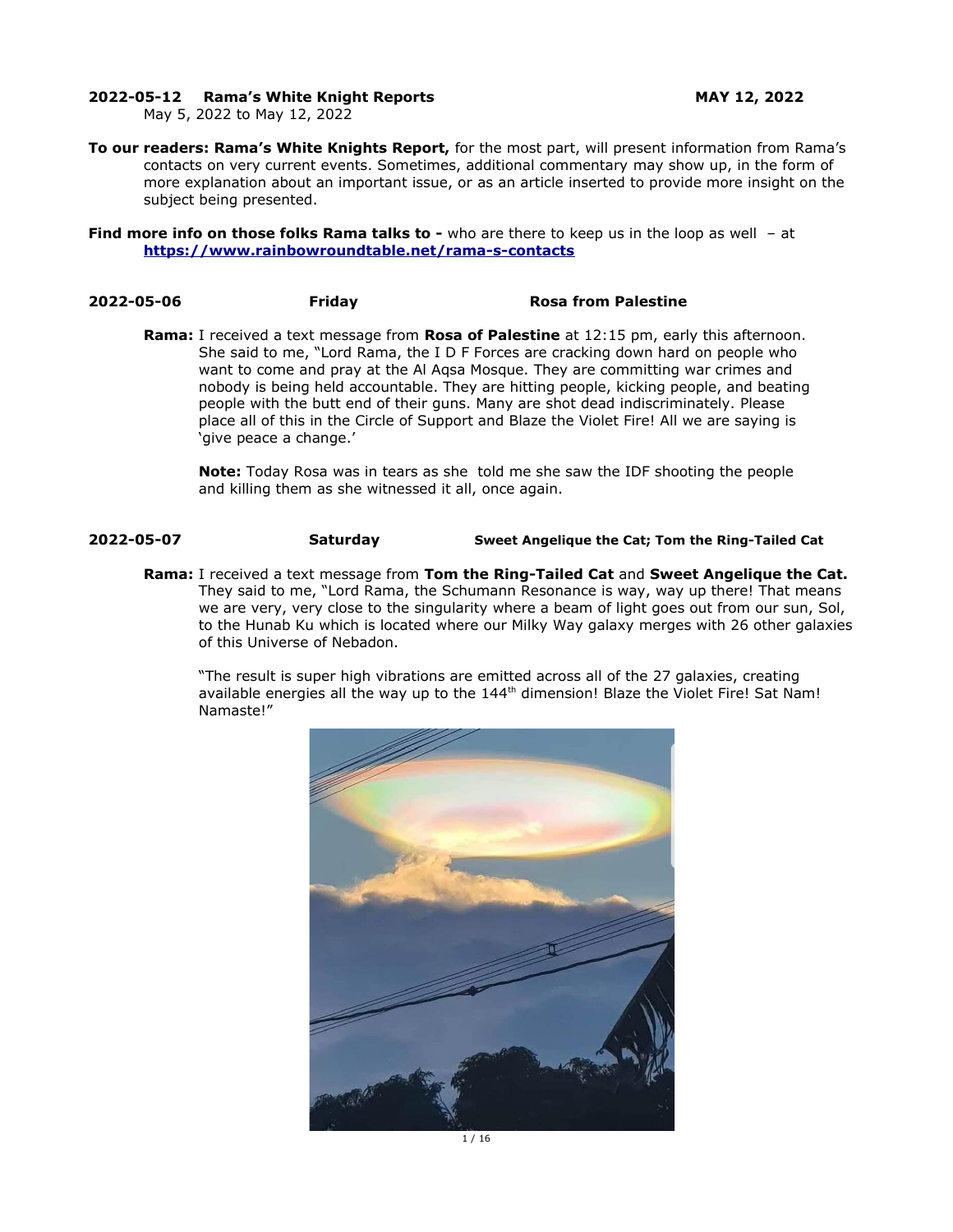#### [Dalai Lama](https://twitter.com/DalaiLama) [@DalaiLama](https://twitter.com/DalaiLama)

For most of us, our mother is our first teacher. My mother first showed me compassion and one of the things about her was that she always presented a kind face. As human beings, our lives begin in the shelter of our mother's care and affection, without which we would not survive.

### **2022-05-09 Monday Larry, Curly and Mo**

**Rama:** I received a call from **Larry, Curly and Mo** at 11:35 this morning. They said to me, "Lord Rama, the Putin look-alike gave a speech today, tooting Russia's horn about winning World War 2 over the Nazis. Contrary to what history books in the West say, the United States did NOT WIN World War 2; RUSSIA DID!

**"**In other news, the Queen will not be opening Parliament tomorrow, Tuesday, because she is having episodes of dementia and wandering around Buckingham Palace, not knowing where she is. Prince Charles and Prince William will address Parliament tomorrow, instead. The contract of the contract of the contract of the contract of the contract of the contract of the contract of the contract of the contract of the contract of the contract of the contract of the contrac

"The solar flares and the energies continue to go higher. As you go about your business, and you should see a very large Paschat cat, don't be surprised! It may be one of your relatives! We are all one Galactic family. See you in the Light of the Most Radiant One! Sat Nam! Namaste! Blaze the Violet Fire!"

### **2022-05-10 Tuesday Natasha**

**Rama:** I received a face-to-face call from **Natasha** at 11:25 am this morning. She said to me, "Lord Rama, I am at an undisclosed location somewhere in Mongolia."

Then Lady Natasha showed me some pictures of the vast caverns of treasures of the oligarchs, that go all the way back to the  $11^{th}$ ,  $12^{th}$ ,  $13^{th}$  centuries of the Mongolian Empire.

"The Dark Side has been pawning off these treasures, selling them to the highest bidder on the open market every since the fall of the Berlin Wall since 1989.

"Some of these treasures have been frozen in the ice of Mongolia since about 4,000 B. C. All these treasures have been 'disappeared' by the Forces of Light from the grasp of the Dark Side. **Side. Side. Side. Side. Side. Side. Side. Side. Side. Side. Side. Side. Side. Side. Side. Side. Side. Side. Side. Side. Side. Side. Side. Side. Side. Side. Side.**

"Full Disclosure is in our midst! There are ships being seen navigating past the International Space Station, the ISS. **Example 20** is the space Station, the ISS.

"Jupiter has moved into Aries; the continued visibility of ongoing solar flares never ceases to amaze the scientists viewing them daily.

"We are in such an amazing time! We have the ability to create the free energy we require NOW, for Mother Gaia's highest good as well as the highest good of humanity. This is true because the Dark Side has been check-mated and the evidence of the truth of this fact will be presented for all to see S-O-O-O-N.

"Stay in the High vibes! Sat Nam! Namaste! Blaze the Violet Fire!"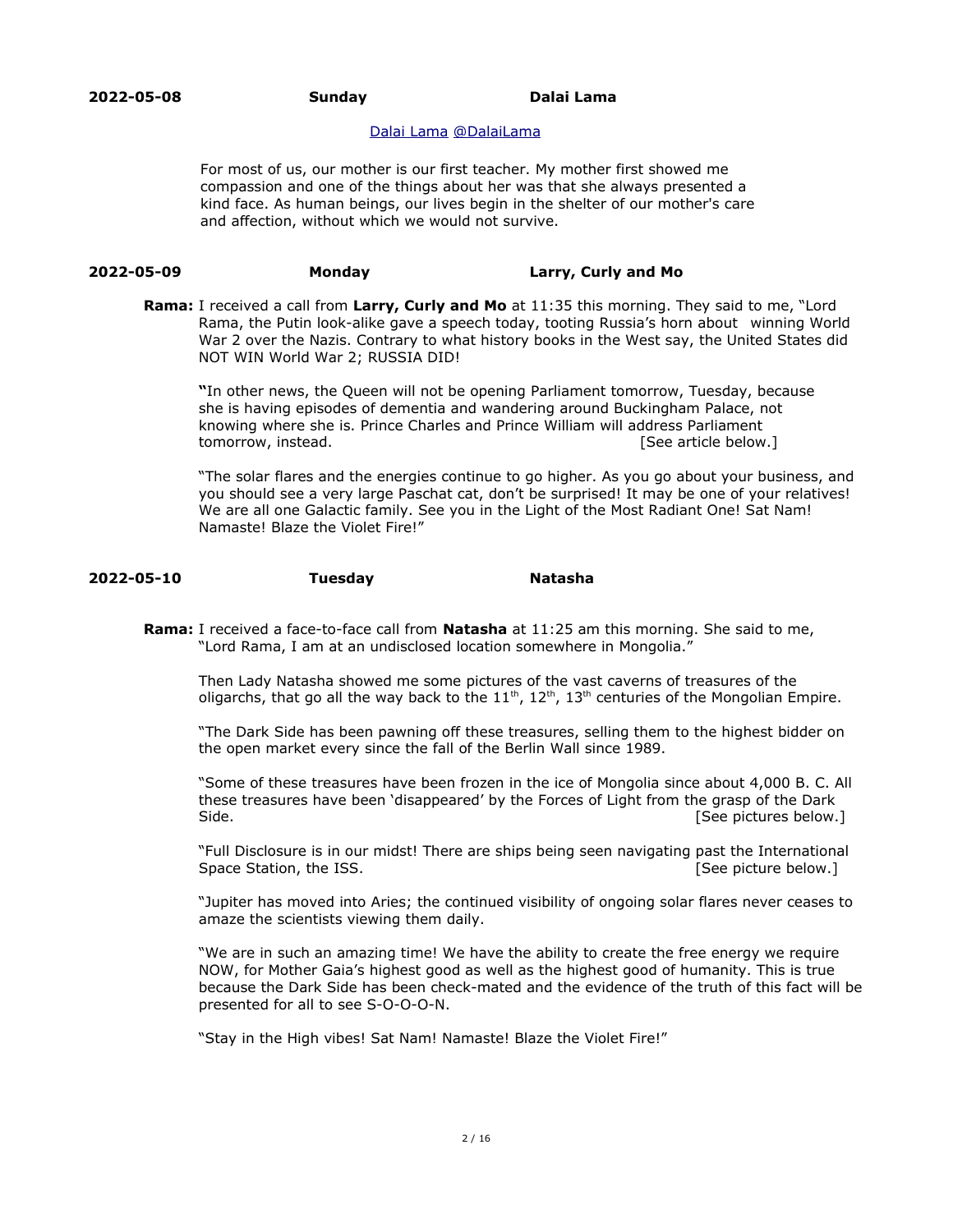2022-05-08 **UFO Fleet Passes Space Station, May 6, 2022, Video, UFO Sighting News.**



Date of sighting: May 6, 2022 Location of sighting: Space Station Source NASA Video:<https://video.ibm.com/recorded/131731068>

I was watching the NASA space station live cam when I decided to look back in their indexed videos archive. I found a UFO fleet in a video from 48 hours ago. The fleet of about 31 disks flew past the space station live cam. I made three views of them...first is an extreme close up, second is a close up, and third is the 100% original. None are retouched, all are original color. Please go to the NASA link I provide to confirm this sighting. Without confirmation, it means little. With confirmation...its not only real, but its actually still on the NASA/IBM site right now. 100% proof that aliens are in Earths orbit and moving in huge groups. Look at how evenly spaced they are and how they seem to be flying in military formation. As if they themselves were about to go to war with another alien species out there that threatens them. It looks like this species has our backs.

Scott C. Waring - Taiwan



**2022-05-10 Treasures found in a cave in Mongolia** – see report from Natasha, above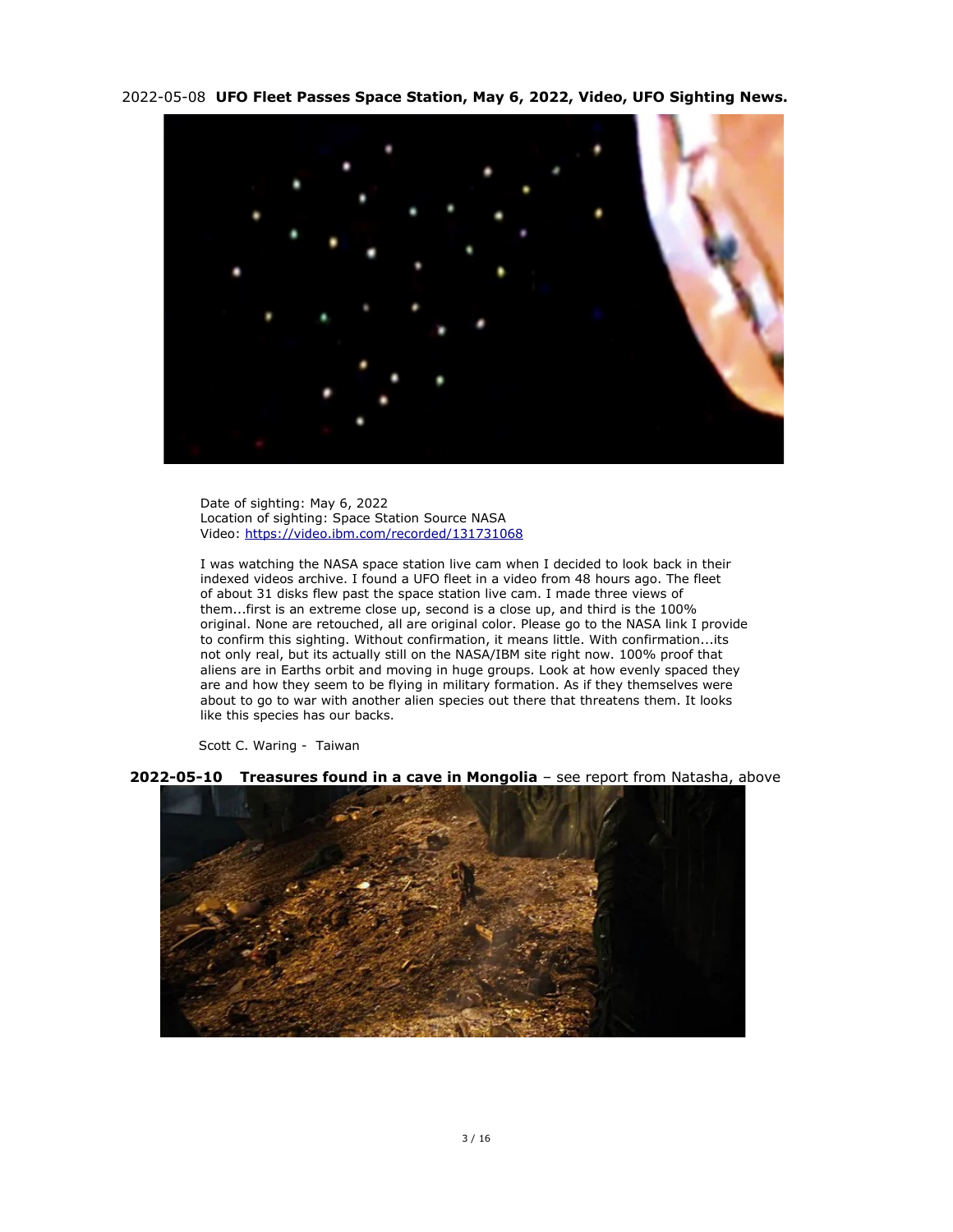

#### **2022-05-11 Wednesday Rosa from Palestine**

**Rama:** I received a call from Rosa from Palestine at 11:55 am, late this morning. She said to me, "Lord Rama, there was a Palestinian-American journalist murdered today; it was done by the IDF forces. The Western media is denying this claim."

Rosa went on to say, "It will be Heaven to pay; this is a War Crime! Yesterday and today were there X-class solar flares. The ships are here where I am, as well as in many other places in Mother Gaia's atmosphere.

"Lord Rama, I have helped people get to the beam, and watched them go up. And for helping people in this way, and for spreading the news that the galactics are here to help the people, I am a wanted person by the IDF. The Poppy Lady issued me a phaser as I need it. Place all these situations in the Circle of Support. There are many places on Mother Gaia that look like Mordor, yet this is the Age of the  $6<sup>th</sup>$  Sun and the Rainbow Nations are ushering in Sat Yuga. Inshallah! Namaste! Sat Nam! Blaze the Violet Fire!"

### **2022–05-12 Thursday The Poppy Lady**

**Rama:** I received a call from the Poppy lady at 12:15 pm early this afternoon. She said to me, "Lord Rama, I am in an undisclosed location on the Sinai Peninsula, near the Israeli border, and I am here, parked in the Sinai Desert, in this shuttle craft I've been co-piloting now with my Sasquatch co-piloting friend, Fing Delnoor, and crew for the past 4 years.

"There are 4 other Sasquatch crew members, 2 of each, who we have yet to speak about. They are Andromedans and they are healers and very skilled laser surgeons in their specialized fields of medicine. The Andromedan culture is a very complex culture: for starters, they are 20 million years ahead of our present day culture on earth! War has never in these last 20 million years, been a part of their culture!"

The Poppy Lady continued: "Lord Rama, we are here to honour the life of Shireen Abu Akleh, a veteran Palestinian American journalist, working for Al Jazeera. She was shot and killed by Israeli Defense Forces in the Occupied West Bank as she covered an Israeli Army raid on the Jenin Refugee Camp, early yesterday morning. Israel is ethnically cleansing Palestinians EVERY DAY AND HAS BEEN EVERY SINCE ISRAEL BECAME THE 51<sup>st</sup> STATE OF THE UNITED STATES IN 1949.

"British scientists have taken a picture of the black hole in the middle of the Milky Way Galaxy. This is one of the entrances to the anti-matter universe. Very soon, we will find out by purpose, entrances and exits from our polar universe to the anti-matter universe which is the opposite of the matter universe. At this time, all the Beings of Light are here as we move into this eclipse/Wesak Festival Season, stay centered in the heart of All That Is! Happy Buddha's Birthday in advance! Inshallah! Sat Nam! Namaste! Blaze the Violet Fire! ! !"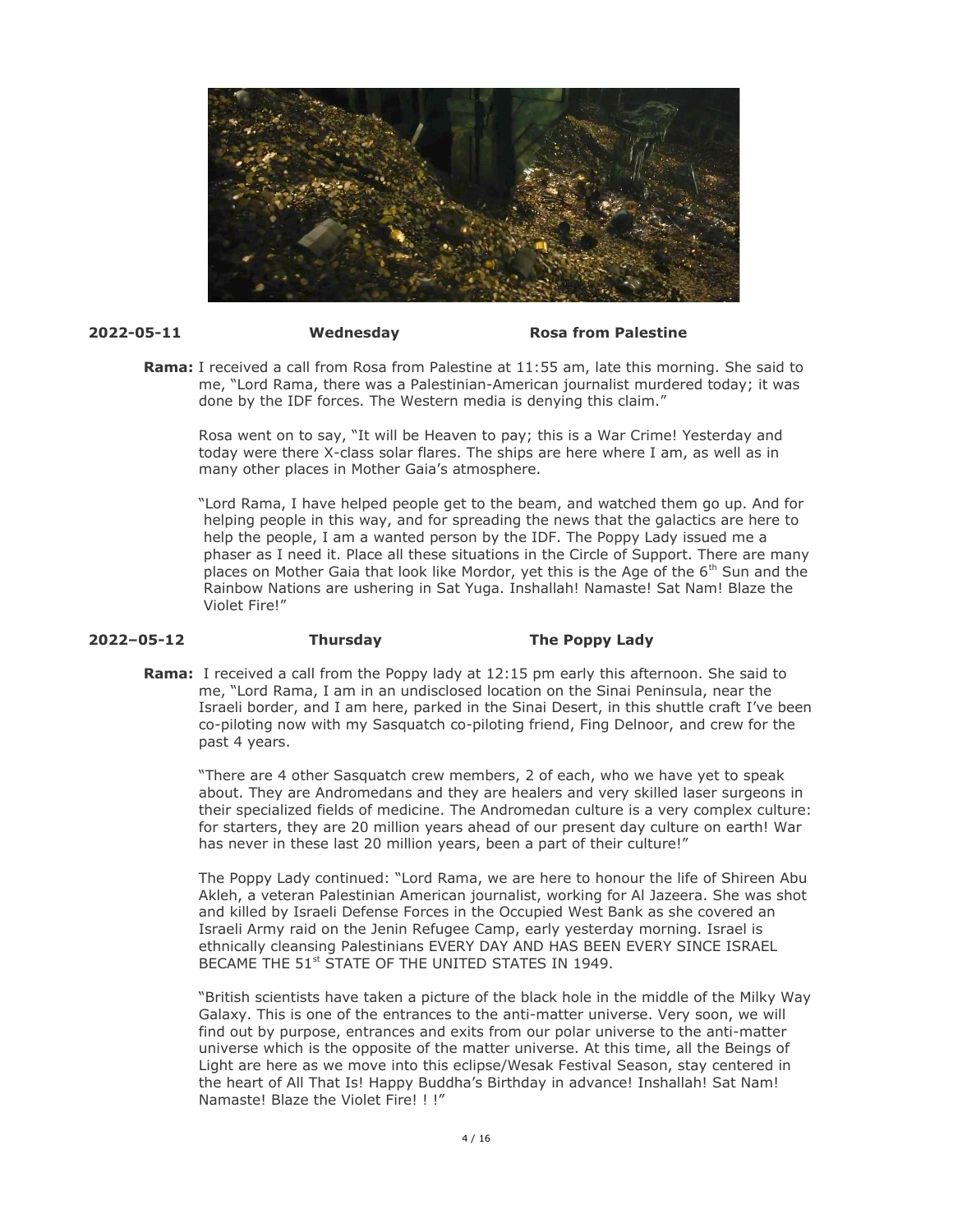

**First image of the black hole at the centre of the Milky Way**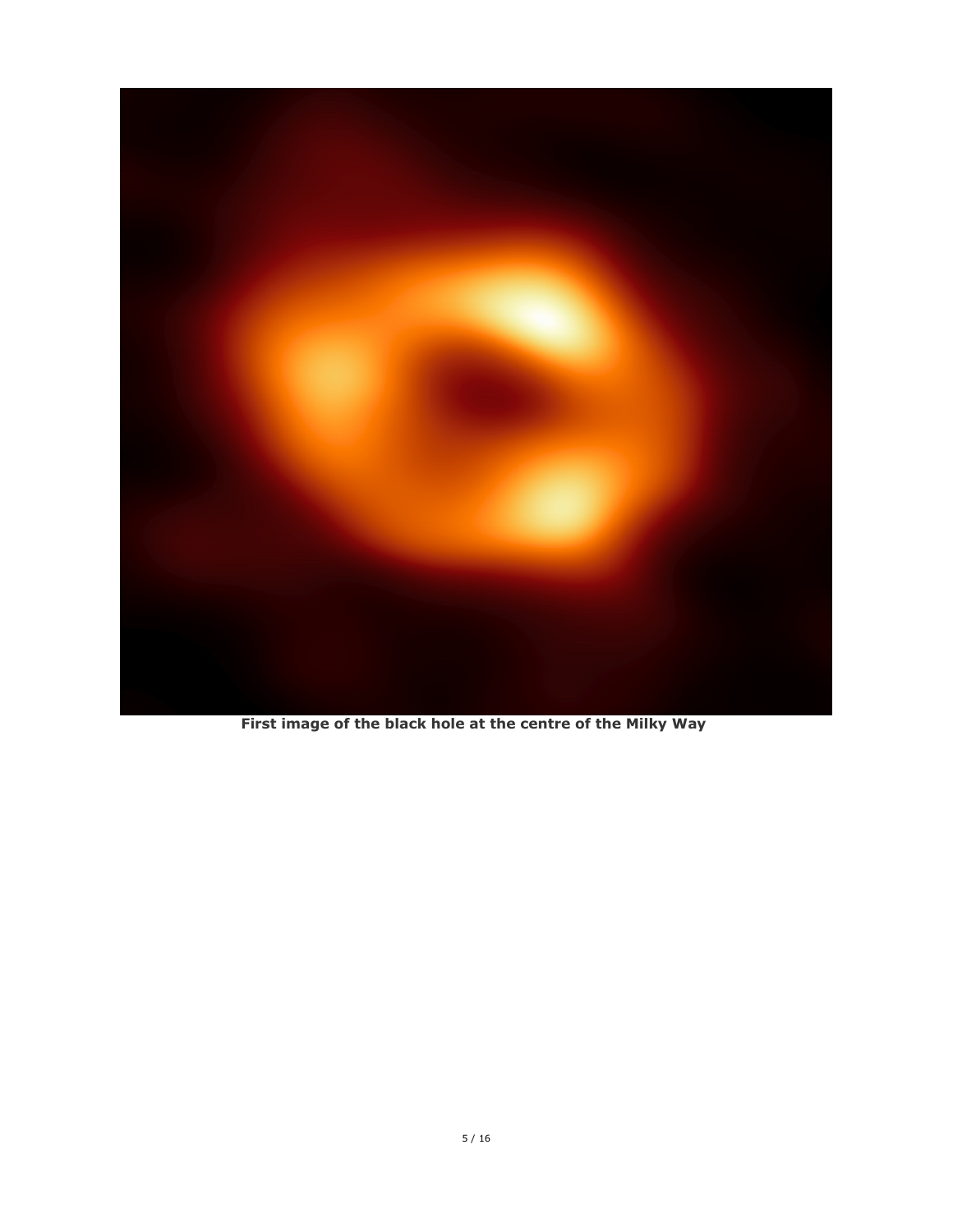# **INFORMATION RELATED TO THE DATE OF THE NEWS ITEMS**

# **2022-05-10 4:4 Mercury Retrograde in Gemini +Jupiter Enters Aries**

# https://taniagabrielle.com/44-mercury-retrograde-in-gemini/?

Mercury retrograde begins TODAY, May 10th – *in the middle of Eclipse Season!*

The intensity factor is even more magnified with Mercury's presence in Gemini, Mercury's HOME sign.

This powerful Mercury retrograde starts on May **10**th at **4°** Gemini.

Both **4°** and the May **10** Universal Day activate numbers of manifestation.

**4** is grounding, secure, disciplined, honorable and focused on making things real and tangible.

10 is the number of Instant Manifestation, creating opportunities for rapid implementation.

Discover the **3 kinds of frequencies** that inspire, uplift and compel you to create at your highest capacity in the new Star Codes Forecast.



 $\bullet$   $\bullet$   $\bullet$   $\bullet$   $\bullet$   $\bullet$  <https://youtu.be/GT2z8lnxHMc>

Furthermore... **JUPITER moves into Aries – also on May 10th!**

This is a momentous occasion for Jupiter as it begins a **[brand new 12-year cycle](https://taniagabrielle.keap-link019.com/v2/click/d39c51be719f853f9e93b1ac6e555d39/eJyVkFGLglAQRv_LPGuurkX5FhEhWg9L-xw3HWxYHS_jGEj43_fWLkEPBb2fOYdvLqDIhjUtIQE1TKYyRyGsawQPBAuyhKyrltUUNyr8jMJo5kFN_LORtreQXF5K7uDt-mO2iBYe6GDRwfuv5SpLd5tDnu4yx1ojrvamcR7G8-ldud4u0xzG8WkDG9L12WU6SFR6vM4syU3Vb6kdf1K1XRIEj9lJ0TZBHPsNStHL4AuqtJWYEn1iv3JSpsDZjbXI5f-_Mhz-GuMvk715ZA==) around the zodiac**.

Discover what qualities Jupiter enhances in Aries, and how Mercury's retrograde in its home sign along with the upcoming Total Lunar Eclipse in Scorpio create a WEEK to REMEMBER!

[Watch the NEW Star Code Forecast here.](https://taniagabrielle.keap-link018.com/v2/click/658bad642aaf06790a31913d4de15409/eJyVkEuLwlAMRv9L1q21tT6mOxGRUseF6FrutKEG2_QS04Ei_e9eHwguHJj9yTl8uYAiG9a0gATUMJnS_AhhVSF4IJiTJWRdNKwmv1PhKAqjiQcV8WklTWshufwpeYH36-HkK5p6oJ1FB--280WWblaHdbrJHGuNuNo_jbMwno1fyuX3PF1D339sYE26_HWZMyQqLd5mFuSm6l4qxx9V7TkJgvfsIG_qII79GiVvpfMFVZpSTIE-sV86KVPg7MZa5OL5rwy7R6O_ApHXeWI=)

Joyful Blessings, *Tania Gabrielle*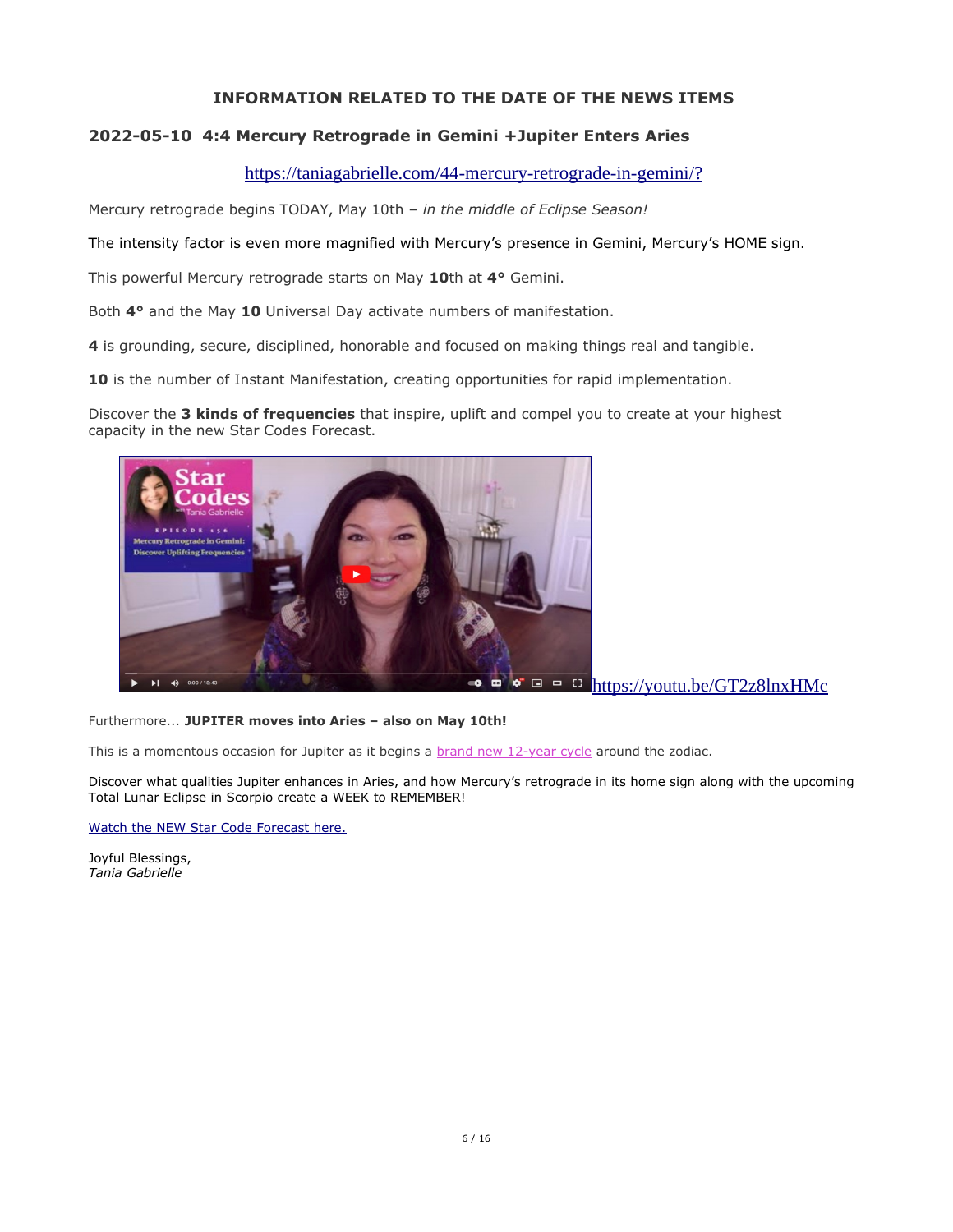# **2022-05-22 Prince Charles's historic Speech for absent monarch: Heir to the throne looked deeply moved as he delivered Queen's Speech for first time**

[https://www.dailymail.co.uk/news/article-10803019/Prince-Charless-historic-Speech-absent-monarch](https://www.dailymail.co.uk/news/article-10803019/Prince-Charless-historic-Speech-absent-monarch-writes-REBECCA-ENGLISH.html)[writes-REBECCA-ENGLISH.html](https://www.dailymail.co.uk/news/article-10803019/Prince-Charless-historic-Speech-absent-monarch-writes-REBECCA-ENGLISH.html)

- **The Prince of Wales read his mothers speech in the House of Lords today**
- **He marked the State Opening of Parliament and sat at the Queen's consort chair**
- **The Queen has missed the ceremony only twice in her reign in 1959 and 1963, both whilst pregnant, when the speech was read by the then Lord Chancellor**
- **She watched from Windsor as her crown, sword and cap represented her**
- **On either side of Charles were William and Camilla, the Duchess of Cornwall**

### By [Rebecca English For Daily Mail](https://www.dailymail.co.uk/home/search.html?s=&authornamef=Rebecca+English+For+Daily+Mail)

The Prince of Wales appeared deeply moved as he delivered **[the Queen](https://www.dailymail.co.uk/news/the_queen/index.html)**'s Speech for the first time yesterday.

The heir to the throne, resplendent in his Royal Navy uniform, was seen staring intently at his mother's crown which was symbolically laid on a table in place of her throne.



Prince Charles, the Prince of Wales reads the Queen's Speech as he sits by the Imperial State Crown, in the House of Lords chamber, during the State Opening of Parliament, at the Houses of Parliament, in London today

In an 11th-hour decision, Buckingham Palace announced on Monday that the Queen had 'reluctantly' decided to pull out of this year's State Opening of Parliament due to ongoing mobility problems.

**Object 1** Instead, she watched the proceedings on television from Windsor as her son took on one of her most significant constitutional duties.

She had previously missed the ceremony only twice in her reign – in 1959 and 1963 when she was pregnant with Prince Andrew and Prince Edward respectively – when the speech was read by the then Lord Chancellor.

This time, she took legal steps – issuing what is known as Letters Patent – to give Charles and the Duke of Cambridge power to conduct the ceremony on her behalf. The event marked a significant shift in their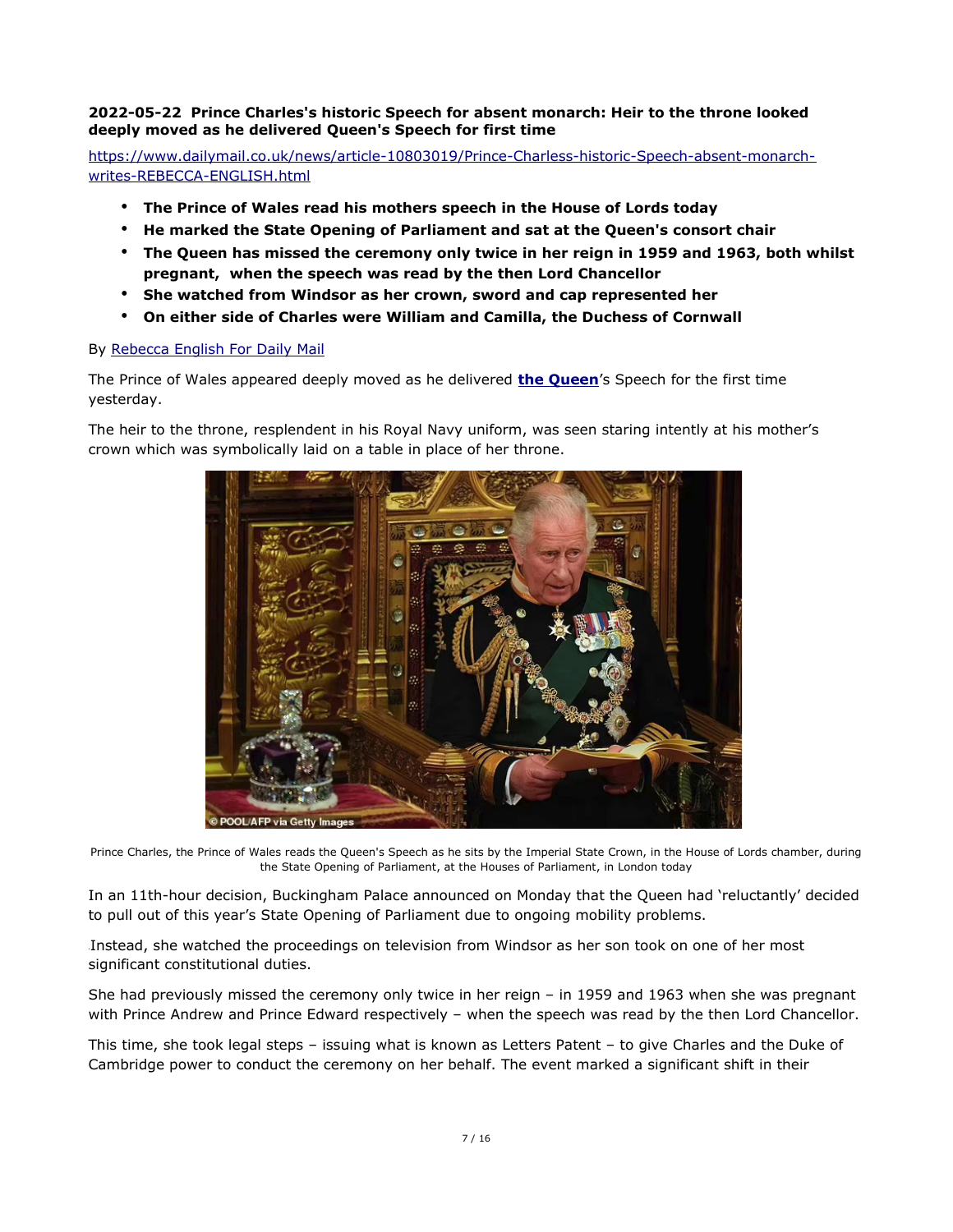responsibilities as a future monarch and Prince of Wales – and many viewed their presence in the House of Lords together as a poignant symbol of things to come.



The Prince of Wales (R) looks at The Imperial State Crown (L) being removed after delivering a speech in the House of Lords Chamber during the State Opening of Parliament at the Houses of Parliament, in London, on May 10, 2022

The 73-year-old prince sat not on the sovereign's throne but on the consort's, which used to be occupied by the Duke of Edinburgh and which Charles has used in recent years.

A space remained next to him, where the Queen's missing throne is usually placed, with the monarch's Imperial State Crown in front on a velvet cushion.

It was taken to the House of Lords, along with other royal regalia – namely the Sword of State and the Cap of Maintenance – to represent the Queen.

On either side of Charles were William, who was attending for the first time, and the Duchess of Cornwall in an elegant navy coat and hat. The heir to the throne delivered the speech in the third person, using 'Her Majesty's Government'.

Less than 24 hours before the event, Buckingham Palace were still saying that the Queen 'hoped' to attend.

But there was no doubt that the high-profile ceremony would have been physically gruelling for her, despite steps being taken to minimise her need to walk.

Her Majesty has taken the lift into the building since 2016 and officials had discreetly discussed a private 'wheelchair-friendly route' .However, she would still have been required to walk into the chamber and deliver a lengthy public address.

It is understood that she has no new symptoms but is continuing to experience what officials describe as 'episodic mobility problems' that have dogged her since last year.

Aides stressed that, contrary to speculation, the decision not to attend had only been taken at the last minute. However contingency plans had long been put in place just in case.

They also stressed that the Queen has a 'busy diary' this week including a call with Australia yesterday, a planned 'virtual' Privy Council meeting and her weekly audience with Boris Johnson tomorrow by phone.

She is also expected to undertake some private engagements later in the week, attending the Royal Windsor Horse Show for a jubilee event in her honour on Sunday night.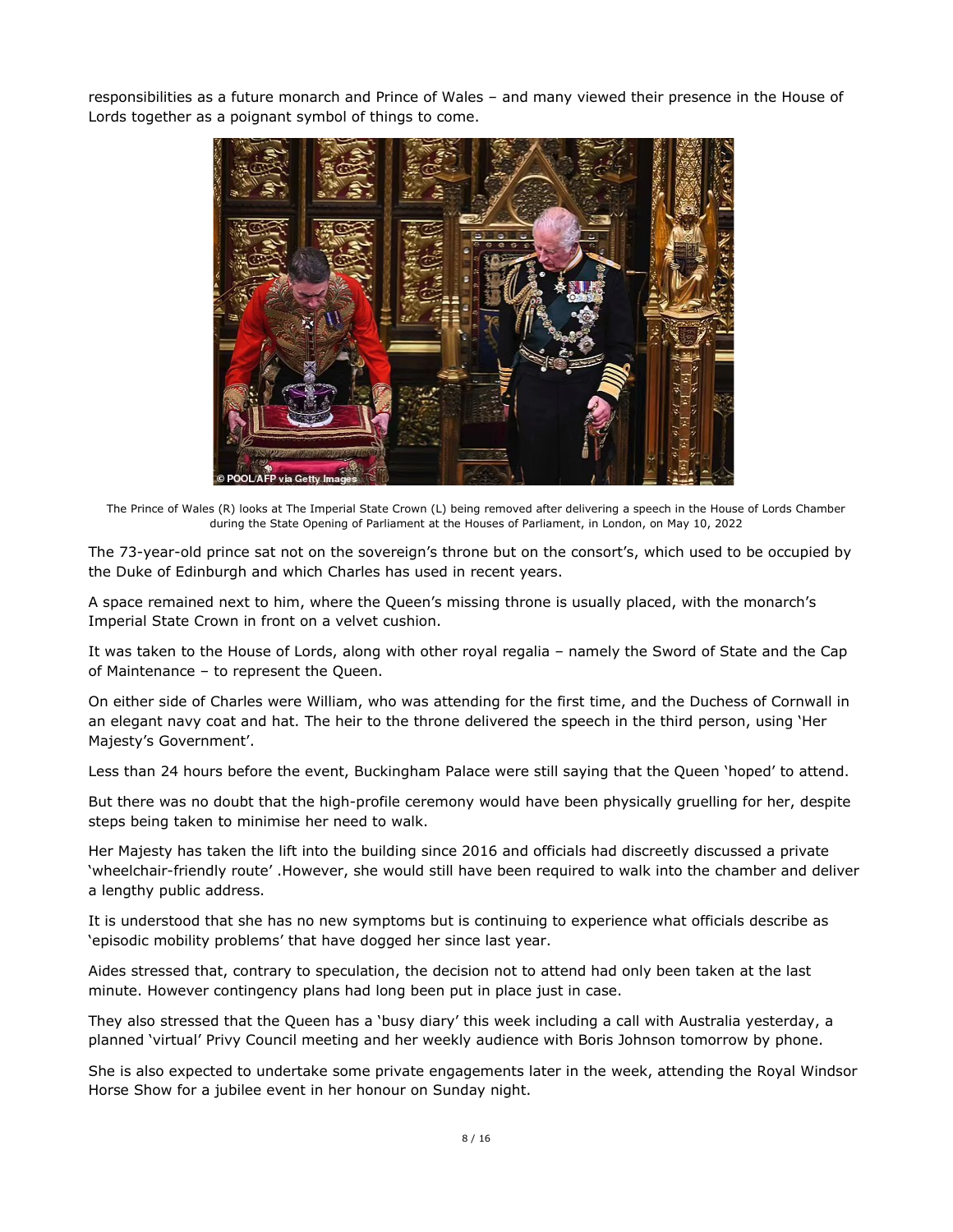# THE ORACLE REPORT

# **Moon in Virgo**

### **First Quarter Moon Phase:** step out of your comfort zone

**Higher Octaves:** discerning what is missing or what is not quite right, looking for clues, essential, clear indications, freedom found within, facing an issue or the consequences of an issue, home, sustenance, revitalized, new light, new solution to old ideas, quantum, a soldier resists orders

**Lower Octaves:** pitfalls of automation, lack of courage, astray, over the top, holding back, disregard, undervaluing, rejection

### **MISSION:** embrace beginnings

Take a deep breath and let it out, wise owls. We have come to a wonderful turning point!

Jupiter emerges from the Ocean of Pisces to enter the Flames of Aries at 7:23 pm EST. The Sabian symbol for 01 Aries is "a woman has risen out of the ocean; a seal is embracing her."

The Sabian symbols reportedly were drawn randomly. This is the symbol that was written to correspond with the beginning of the zodiac. It is perfect that the woman leaves the ocean (Pisces, the end of the zodiac) and is met with an embrace.

At this point in the end of the End Times/beginning of Second Renaissance, the "seal" is not an animal. The "seal" is the embrace of God that "seals" the individual in golden light. It's ultra violet.

When Jupiter enters Aries, a torch is lit. Jupiter is carrying that torch throughout the next year to May 16, 2023, when Jupiter enters Taurus. Today, when Jupiter enters Aries, a reverberation occurs. All of the planets are refreshed because all of the planets are in phase with Jupiter. (All of the planets are in always in phase to each other.) Today, Jupiter gives them a refresh.

All of the planets and the Sabian symbols they are discharging undergo a "flavor of rebirth" toward a higher octave. Jupiter expands everything beyond measure, and this time MEASURES IT UP.

So you can see the wave that Jupiter is reverberating. It disrupts the archons and their minions. It sets them off balance. It is hard hit.

The Gnostic texts tell us that the archons are blind. They certainly are blind to the effects of higher-ordered spirituality of 5D. They are trying to plug in to a world that doesn't recognize their current. Nothing works for them. They perceive Jupiter's wave as fear, so they react. People with archontic attachments react.

The nwo/Phoenicians see Jupiter's return to begin another round of the zodiac as "Lucifer's return." They have plans - false flags - they are preparing to launch in the name of Lucifer. They think it's their time to uncloak. Truly, their time is up.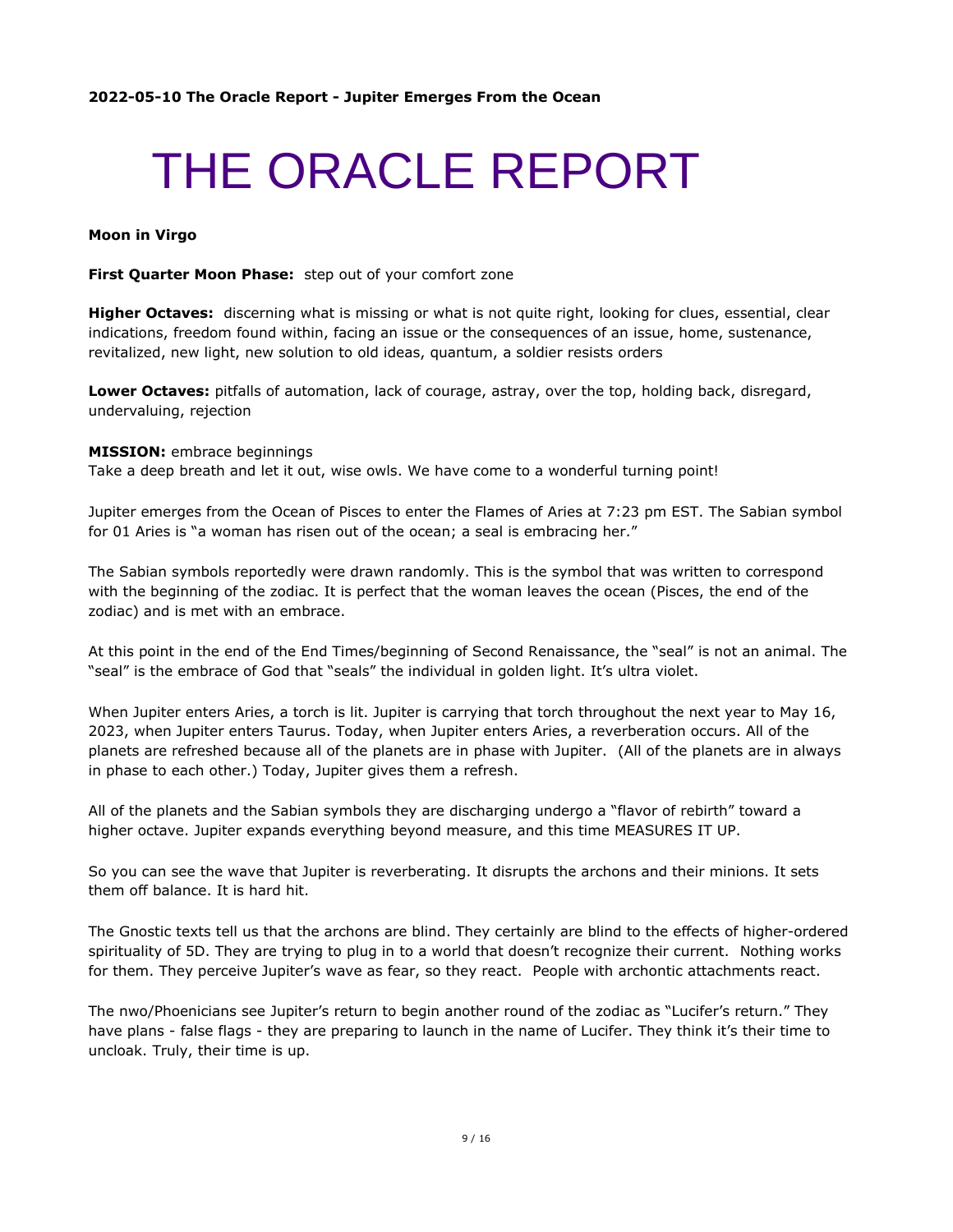We are playing out the End Times, but we are also totally focused on trailblazing Second Renaissance. We maintain equilibrium in the Pool of Pluto as the waves pass us by, one after another, as each planet rises up a notch.

It is a wonderful day  $-$  a turning point in the world righting itself. Let's honor it.

**Aspect of the Aeon Sophia (Wisdom):** Tara, Who Guides Through Troubles **Aspect of the Aeon Thelete (Will):** Ian of the East **Sabian Symbol for the Solar-Lunar Month:** "a woman sprinkling flowers" (rest) **Sabian Symbol for the Solar-Lunar Year:** "a flock of wild geese" (seek freedom based on your nature)

**IN GOD WE TRUST**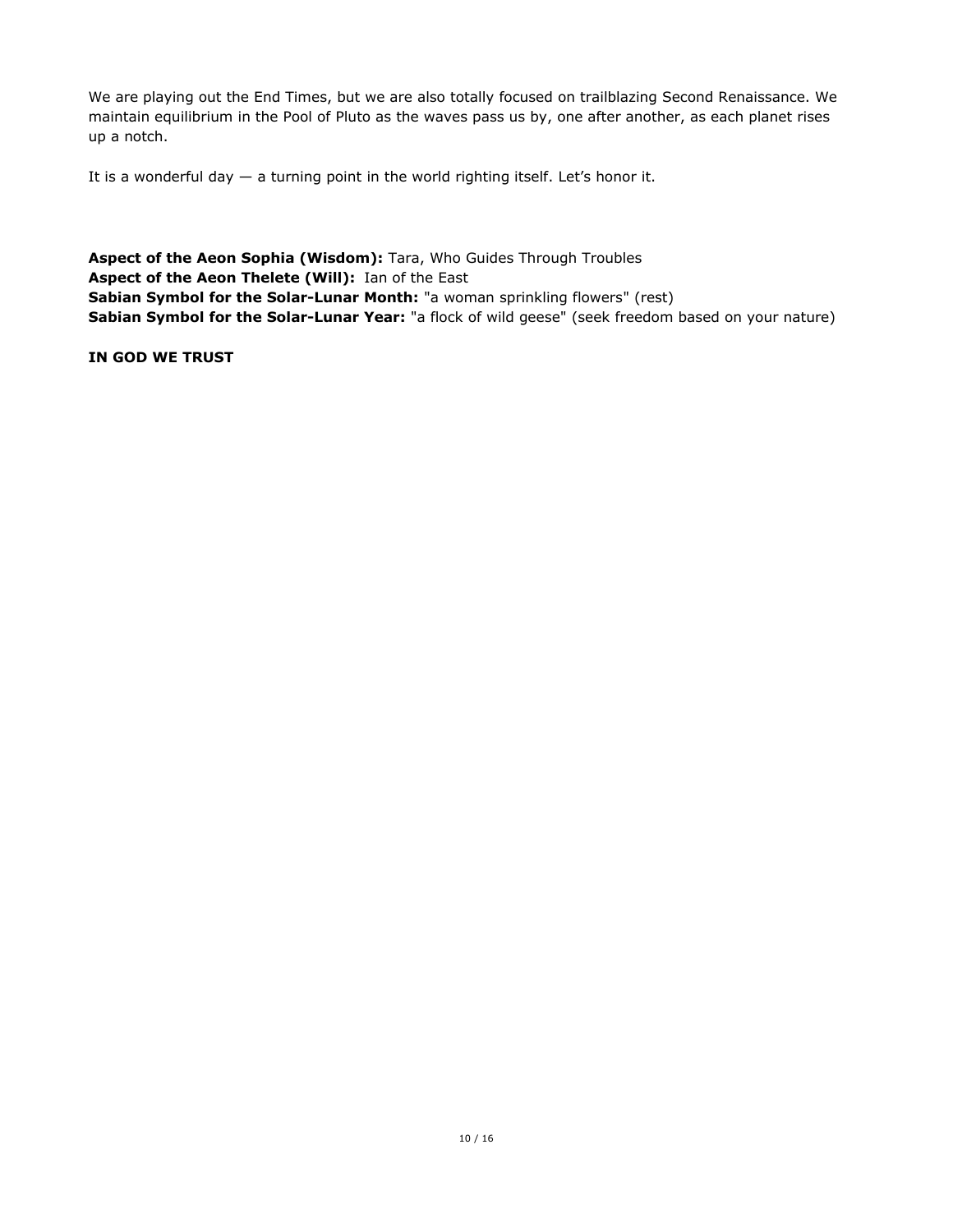# **2022-05-12 Astronomers reveal first image of the black hole at the heart of our galaxy**

### <https://eventhorizontelescope.org/blog/astronomers-reveal-first-image-black-hole-heart-our-galaxy>

**Astronomers have unveiled the first image of the supermassive black hole at the centre of our own Milky Way galaxy. This result provides overwhelming evidence that the object is indeed a black hole and yields valuable clues about the workings of such giants, which are thought to reside at the centre of most galaxies. The image was produced by a global research team called the Event Horizon Telescope (EHT) Collaboration, using observations from a worldwide network of radio telescopes.**

The image is a long-anticipated look at the massive object that sits at the very centre of our galaxy. Scientists had previously seen stars orbiting around something invisible, compact, and very massive at the centre of the Milky Way. This strongly suggested that this object  $-$  known as Sagittarius A\* (Sgr A\*, pronounced "sadge-ay-star") — is a black hole, and today's image provides the first direct visual evidence of it.

Although we cannot see the black hole itself, because it is completely dark, glowing gas around it reveals a telltale signature: a dark central region (called a "shadow") surrounded by a bright ring-like structure. The new view captures light bent by the powerful gravity of the black hole, which is four million times more massive than our Sun.

"*We were stunned by how well the size of the ring agreed with predictions from Einstein's Theory of General Relativity,"* said EHT Project Scientist Geoffrey Bower from the Institute of Astronomy and Astrophysics, Academia Sinica, Taipei. *"These unprecedented observations have greatly improved our understanding of what happens at the very centre of our galaxy, and offer new insights on how these giant black holes interact with their surroundings."* The EHT team's results are being published today in a [special issue of The](https://iopscience.iop.org/journal/2041-8205/page/Focus_on_First_Sgr_A_Results)  [Astrophysical Journal Letters](https://iopscience.iop.org/journal/2041-8205/page/Focus_on_First_Sgr_A_Results).

Because the black hole is about 27,000 light-years away from Earth, it appears to us to have about the same size in the sky as a donut on the Moon. To image it, the team created the powerful EHT, which linked together eight existing radio observatories across the planet to form a single "Earth-sized" virtual telescope [1]. The EHT observed Sgr A\* on multiple nights, collecting data for many hours in a row, similar to using a long exposure time on a camera.

The breakthrough follows the EHT collaboration's 2019 release of the first image of a black hole, called M87\*, at the centre of the more distant Messier 87 galaxy.

The two black holes look remarkably similar, even though our galaxy's black hole is more than a thousand times smaller and less massive than M87\* [2]. *"We have two completely different types of galaxies and two very different black hole masses, but close to the edge of these black holes they look amazingly similar,"*  says Sera Markoff, Co-Chair of the EHT Science Council and a professor of theoretical astrophysics at the University of Amsterdam, the Netherlands. *"This tells us that General Relativity governs these objects up close, and any differences we see further away must be due to differences in the material that surrounds the black holes."*

This achievement was considerably more difficult than for M87\*, even though Sgr A\* is much closer to us. EHT scientist Chi-kwan ('CK') Chan, from Steward Observatory and Department of Astronomy and the Data Science Institute of the University of Arizona, US, explains: "*The gas in the vicinity of the black holes moves at the same speed — nearly as fast as light — around both Sgr A\* and M87\*. But where gas takes days to weeks to orbit the larger M87\*, in the much smaller Sgr A\* it completes an orbit in mere minutes. This means the brightness and pattern of the gas around Sgr A\* was changing rapidly as the EHT Collaboration was observing it — a bit like trying to take a clear picture of a puppy quickly chasing its tail."*

The researchers had to develop sophisticated new tools that accounted for the gas movement around Sgr A\*. While M87\* was an easier, steadier target, with nearly all images looking the same, that was not the case for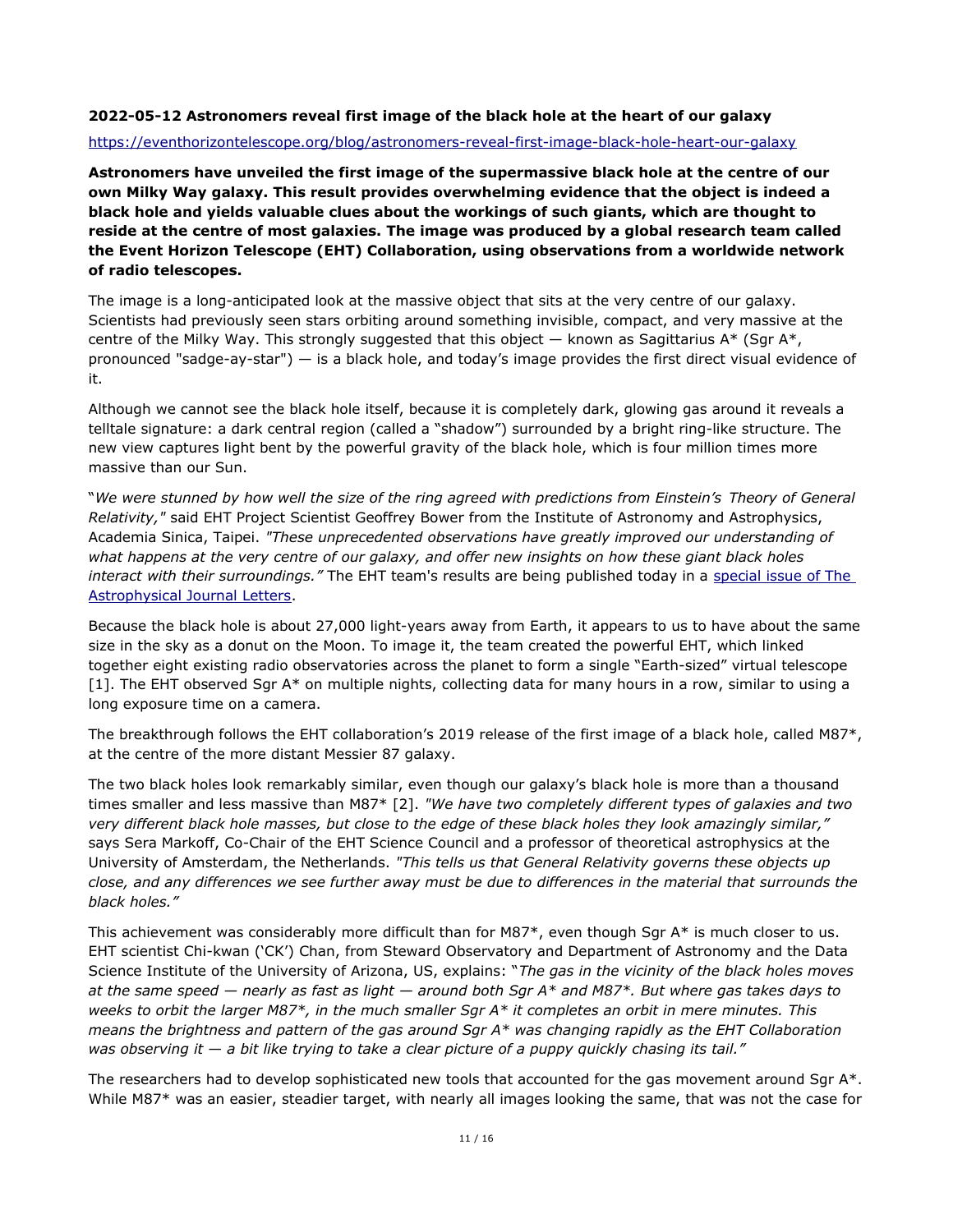Sgr  $A^*$ . The image of the Sgr  $A^*$  black hole is an average of the different images the team extracted, finally revealing the giant lurking at the centre of our galaxy for the first time.

The effort was made possible through the ingenuity of more than 300 researchers from 80 institutes around the world that together make up the EHT Collaboration. In addition to developing complex tools to overcome the challenges of imaging Sgr A\*, the team worked rigorously for five years, using supercomputers to combine and analyse their data, all while compiling an unprecedented library of simulated black holes to compare with the observations.

Scientists are particularly excited to finally have images of two black holes of very different sizes, which offers the opportunity to understand how they compare and contrast. They have also begun to use the new data to test theories and models of how gas behaves around supermassive black holes. This process is not yet fully understood but is thought to play a key role in shaping the formation and evolution of galaxies.

"*Now we can study the differences between these two supermassive black holes to gain valuable new clues about how this important process works,"* said EHT scientist Keiichi Asada from the Institute of Astronomy and Astrophysics, Academia Sinica, Taipei. "*We have images for two black holes — one at the large end and one at the small end of supermassive black holes in the Universe — so we can go a lot further in testing how gravity behaves in these extreme environments than ever before."*

Progress on the EHT continues: a major observation campaign in March 2022 included more telescopes than ever before. The ongoing expansion of the EHT network and significant technological upgrades will allow scientists to share even more impressive images as well as movies of black holes in the near future.

# **Notes**

[1] The individual telescopes involved in the EHT in April 2017, when the observations were conducted, were: the Atacama Large Millimeter/submillimeter Array (ALMA), the Atacama Pathfinder Experiment (APEX), the IRAM 30-meter Telescope, the James Clerk Maxwell Telescope (JCMT), the Large Millimeter Telescope Alfonso Serrano (LMT), the Submillimeter Array (SMA), the UArizona Submillimeter Telescope (SMT), the South Pole Telescope (SPT). Since then, the EHT has added the Greenland Telescope (GLT), the NOrthern Extended Millimeter Array (NOEMA) and the UArizona 12-meter Telescope on Kitt Peak to its network.

[ALMA](https://www.almaobservatory.org/en/home/) is a partnership of the European Southern Observatory (ESO; Europe, representing its member states), the U.S. National Science Foundation (NSF), and the National Institutes of Natural Sciences (NINS) of Japan, together with the National Research Council (Canada), the Ministry of Science and Technology (MOST; Taiwan), Academia Sinica Institute of Astronomy and Astrophysics (ASIAA; Taiwan), and Korea Astronomy and Space Science Institute (KASI; Republic of Korea), in cooperation with the Republic of Chile. The Joint ALMA Observatory is operated by ESO, the Associated Universities, Inc./National Radio Astronomy Observatory (AUI/NRAO) and the National Astronomical Observatory of Japan (NAOJ). [APEX](https://www.eso.org/public/teles-instr/apex/), a collaboration between the Max Planck Institute for Radio Astronomy (Germany), the Onsala Space Observatory (Sweden) and ESO, is operated by ESO. The [30-meter Telescope](http://www.iram-institute.org/EN/30-meter-telescope.php) is operated by IRAM (the IRAM Partner Organizations are MPG (Germany), CNRS (France) and IGN (Spain)). The [JCMT](https://www.eaobservatory.org/jcmt/) is operated by the East Asian Observatory on behalf of the Center for Astronomical Mega-Science of the Chinese Academy of Sciences, NAOJ, ASIAA, KASI, the National Astronomical Research Institute of Thailand, and organizations in the United Kingdom and Canada. The [LMT](http://www.lmtgtm.org/?lang=en) is operated by INAOE and UMass, th[e SMA](https://www.cfa.harvard.edu/sma/) is operated by Center for Astrophysics | Harvard & Smithsonian and ASIAA and the UArizona [SMT](https://aro.as.arizona.edu/?q=facilities/submillimeter-telescope) is operated by the University of Arizona. The [SPT](https://pole.uchicago.edu/) is operated by the University of Chicago with specialized EHT instrumentation provided by the University of Arizona.

The Greenland Telescope ([GLT](https://lweb.cfa.harvard.edu/greenland12m/)) is operated by ASIAA and the Smithsonian Astrophysical Observatory (SAO). The GLT is part of the ALMA-Taiwan project, and is supported in part by the Academia Sinica (AS) and MOST. [NOEMA](https://www.iram-institute.org/EN/content-page-56-7-56-0-0-0.html) is operated by IRAM and the [UArizona 12-meter telescope at Kitt Peak](https://aro.as.arizona.edu/?q=facilities/12m-telescope) is operated by the University of Arizona.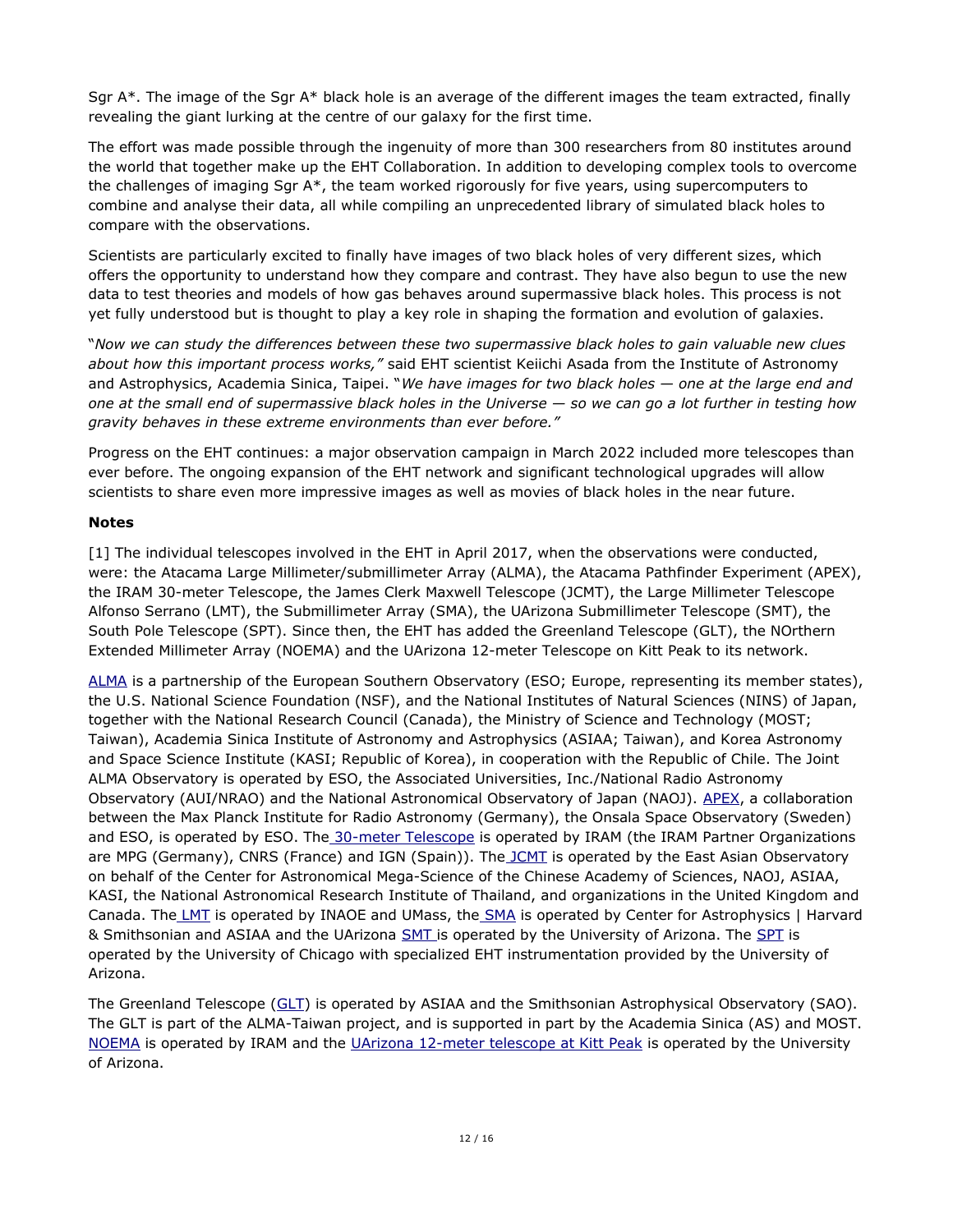[2] Black holes are the only objects we know of where mass scales with size. A black hole a thousand times smaller than another is also a thousand times less massive.

# **More information**

The EHT consortium consists of 13 stakeholder institutes; the Academia Sinica Institute of Astronomy and Astrophysics, the University of Arizona, the Center for Astrophysics | Harvard & Smithsonian, the University of Chicago, the East Asian Observatory, Goethe-Universitaet Frankfurt, Institut de Radioastronomie Millimétrique, Large Millimeter Telescope, Max Planck Institute for Radio Astronomy, MIT Haystack Observatory, National Astronomical Observatory of Japan, Perimeter Institute for Theoretical Physics, and Radboud University.

# **Contact**

Geoffrey Bower EHT Project Scientist Institute of Astronomy and Astrophysics, Academic Sinica, Taipei Email: [gbower@asiaa.sinica.edu.tw](mailto:gbower@asiaa.sinica.edu.tw)

> Huib Jan van Langevelde EHT Project Director, JIVE and University of Leiden, The Netherlands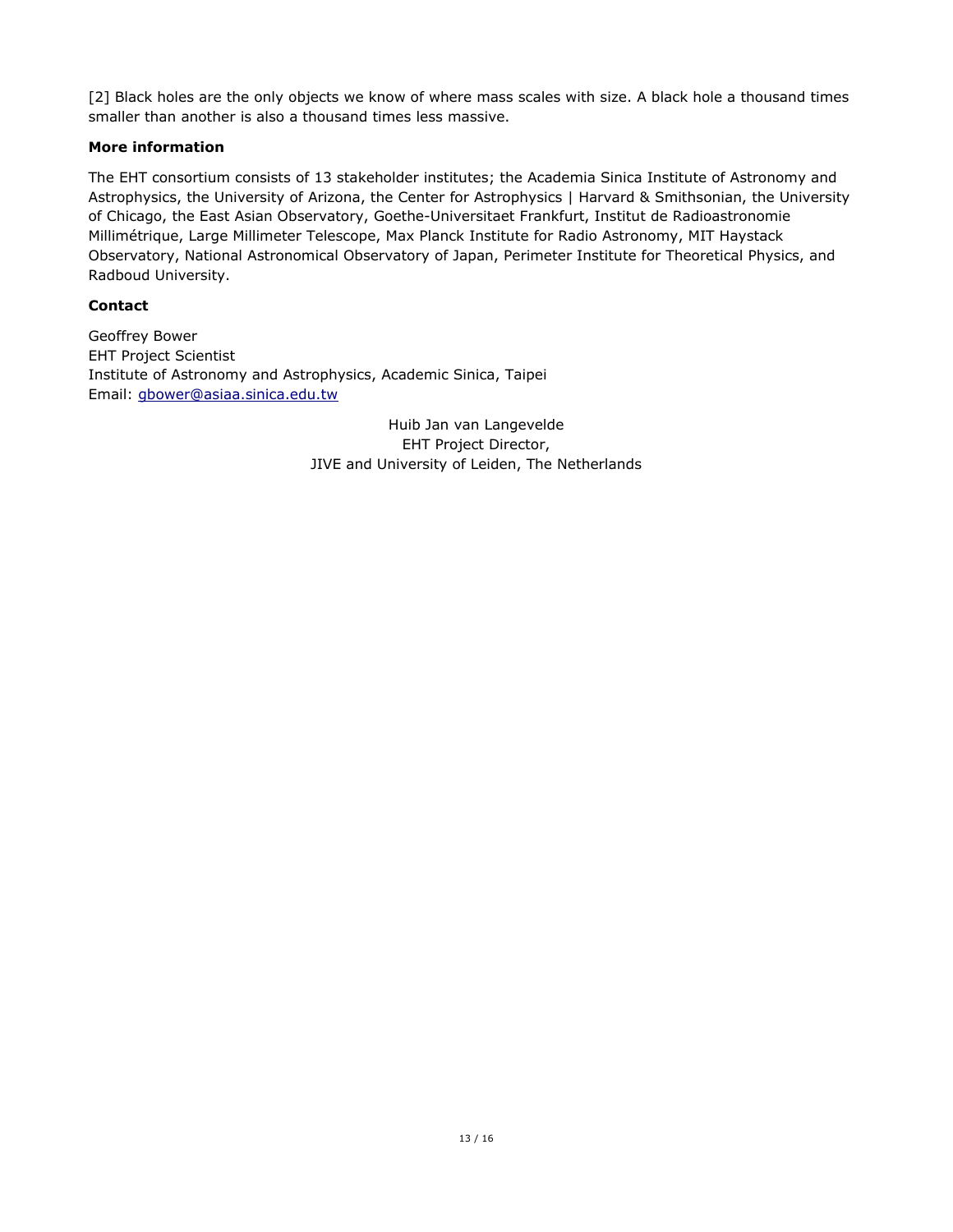Email: [langevelde@jive.eu](mailto:langevelde@jive.eu)



**First image of the black hole at the centre of the Milky Way**

This is the first image of Sagittarius  $A^*$  (or Sgr  $A^*$  for short), the supermassive black hole at the centre of our galaxy. It's the first direct visual evidence of the presence of this black hole. It was captured by the Event Horizon Telescope (EHT), an array which linked together eight existing radio observatories across the planet to form a single "Earth-sized" virtual telescope. The telescope is named after the "event horizon", the boundary of the black hole beyond which no light can escape.

Although we cannot see the event horizon itself, because it cannot emit light, glowing gas orbiting around the black hole reveals a telltale signature: a dark central region (called a "shadow") surrounded by a bright ring-like structure. The new view captures light bent by the powerful gravity of the black hole, which is four million times more massive than our Sun. The image of the Sgr A\* black hole is an average of the different images the EHT Collaboration has extracted from its 2017 observations.

# Credit: EHT Collaboration

Full resolution image: Square: [ [TIFF](https://cdn.eso.org/images/original/eso2208-eht-mwa.tif) | [JPEG](https://cdn.eso.org/images/large/eso2208-eht-mwa.jpg) ] Wide background: [ [TIFF](https://cdn.eso.org/images/original/eso2208-eht-mwh.tif) | [JPEG](https://cdn.eso.org/images/large/eso2208-eht-mwh.jpg) ]

**Making of the image of the black hole at the centre of the Milky Way** The Event Horizon Telescope (EHT) Collaboration has created a single image (top frame) of the supermassive black hole at the centre of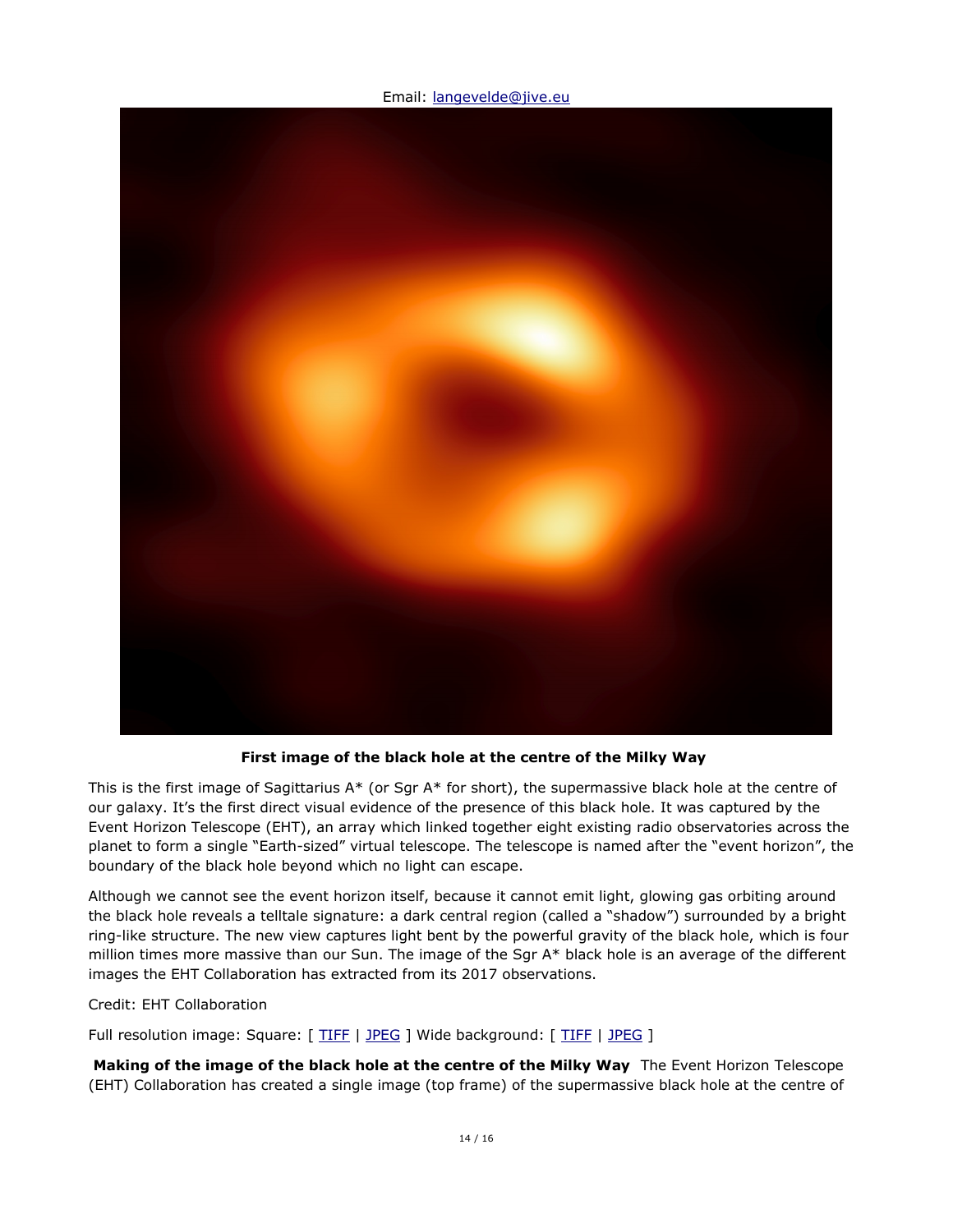

our galaxy, called Sagittarius A\* (or Sgr A\* for short), by combining images extracted from the EHT observations. The main image was produced by averaging together thousands of images created using